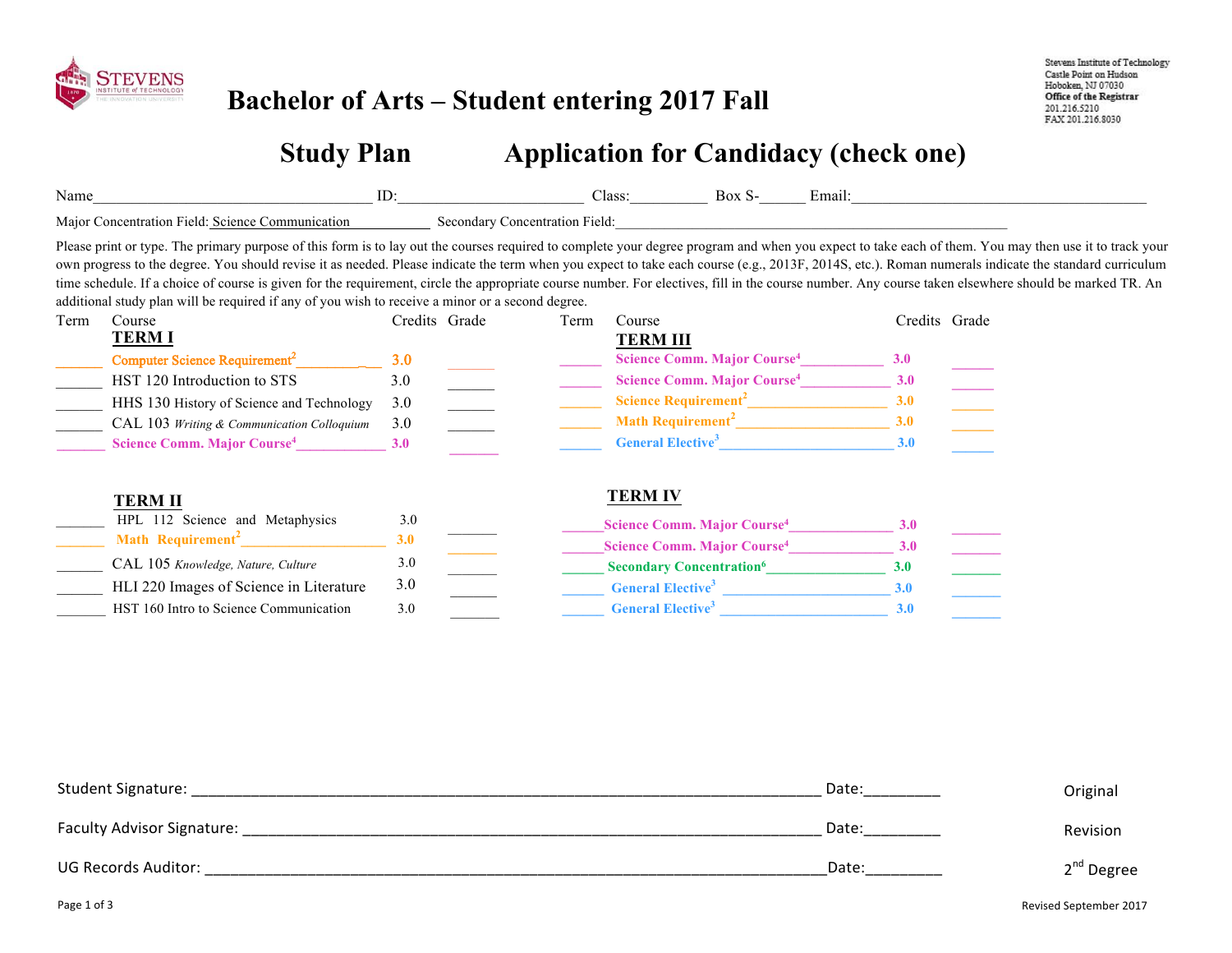

## **Bachelor of Arts – Student entering 2017 Fall**

# **Study Plan Capplication for Candidacy (check one)**

| Name |                                                                                                                                                                                                                                | ID: |                                                                     |      | Class: Box S- Email:                                                           |                                             |             |                                                                                                                                                                                                                                |                                  |
|------|--------------------------------------------------------------------------------------------------------------------------------------------------------------------------------------------------------------------------------|-----|---------------------------------------------------------------------|------|--------------------------------------------------------------------------------|---------------------------------------------|-------------|--------------------------------------------------------------------------------------------------------------------------------------------------------------------------------------------------------------------------------|----------------------------------|
|      | Major Concentration Field: Science Communication                                                                                                                                                                               |     | Secondary Concentration Field: North Secondary Concentration Field: |      |                                                                                |                                             |             |                                                                                                                                                                                                                                |                                  |
| Term | Course<br><b>TERM V</b>                                                                                                                                                                                                        |     | Credits Grade                                                       | Term | Course<br><b>TERM VII</b>                                                      |                                             |             | Credits Grade                                                                                                                                                                                                                  |                                  |
|      | Science Comm. Major Course <sup>4</sup> 3.0                                                                                                                                                                                    |     |                                                                     |      | Science Comm. Major Course <sup>4</sup> 3.0                                    |                                             |             |                                                                                                                                                                                                                                |                                  |
|      | Secondary Concentration <sup>6</sup>                                                                                                                                                                                           | 3.0 |                                                                     |      |                                                                                | <b>Secondary Concentration</b> <sup>6</sup> |             | 3.0                                                                                                                                                                                                                            |                                  |
|      |                                                                                                                                                                                                                                |     |                                                                     |      | CAL 498 Thesis Preparation                                                     |                                             |             | 3.0                                                                                                                                                                                                                            |                                  |
|      |                                                                                                                                                                                                                                |     |                                                                     |      | Science Comm. Major Course 4 3.0                                               |                                             |             |                                                                                                                                                                                                                                |                                  |
|      | Secondary Concentration <sup>6</sup><br>Research Methods: CAL 301 or HST 360<br>Humanities <sup>1</sup><br>General Elective <sup>3</sup><br>3.0                                                                                |     |                                                                     |      |                                                                                | General Elective <sup>3</sup>               |             | 3.0                                                                                                                                                                                                                            |                                  |
|      | <b>TERM VI</b>                                                                                                                                                                                                                 |     |                                                                     |      | <b>TERM VIII</b>                                                               |                                             |             |                                                                                                                                                                                                                                |                                  |
|      | Secondary Concentration <sup>6</sup> 3.0                                                                                                                                                                                       |     |                                                                     |      |                                                                                | Secondary Concentration <sup>6</sup>        |             | 3.0                                                                                                                                                                                                                            |                                  |
|      | Science Comm. Major Course <sup>4</sup> 3.0                                                                                                                                                                                    |     |                                                                     |      | CAL 499 Senior Thesis                                                          |                                             |             | 4.0                                                                                                                                                                                                                            |                                  |
|      | Science Comm. Major Course <sup>4</sup> 3.0                                                                                                                                                                                    |     |                                                                     |      |                                                                                |                                             |             |                                                                                                                                                                                                                                |                                  |
|      | $\frac{1}{2}$ General Elective <sup>3</sup> 2.0                                                                                                                                                                                |     |                                                                     |      | Science Comm. Major Course 4 3.0                                               |                                             |             |                                                                                                                                                                                                                                |                                  |
|      | General Elective <sup>3</sup> 3.0                                                                                                                                                                                              |     |                                                                     |      | General Elective <sup>3</sup> 3.0                                              |                                             |             |                                                                                                                                                                                                                                |                                  |
|      | <b>Additional Courses</b>                                                                                                                                                                                                      |     |                                                                     | Term | PE Requirement <sup>5</sup><br><b>Course</b><br><b>PE 200</b><br><b>PE 200</b> | <b>Credit Grade</b><br>PE<br><b>PE</b>      | <b>Term</b> | Course<br><b>PE 200</b><br><b>PE 200</b>                                                                                                                                                                                       | <b>Credit Grade</b><br>PE<br>PE. |
|      | Student Signature: National Account of the Contract of the Contract of the Contract of the Contract of the Contract of the Contract of the Contract of the Contract of the Contract of the Contract of the Contract of the Con |     |                                                                     |      |                                                                                |                                             |             |                                                                                                                                                                                                                                | Original                         |
|      |                                                                                                                                                                                                                                |     |                                                                     |      |                                                                                |                                             |             | Date: the control of the control of the control of the control of the control of the control of the control of the control of the control of the control of the control of the control of the control of the control of the co | Revision                         |
|      | UG Records Auditor: The contract of the contract of the contract of the contract of the contract of the contract of the contract of the contract of the contract of the contract of the contract of the contract of the contra |     |                                                                     |      |                                                                                |                                             | Date:       |                                                                                                                                                                                                                                | $2nd$ Degree                     |